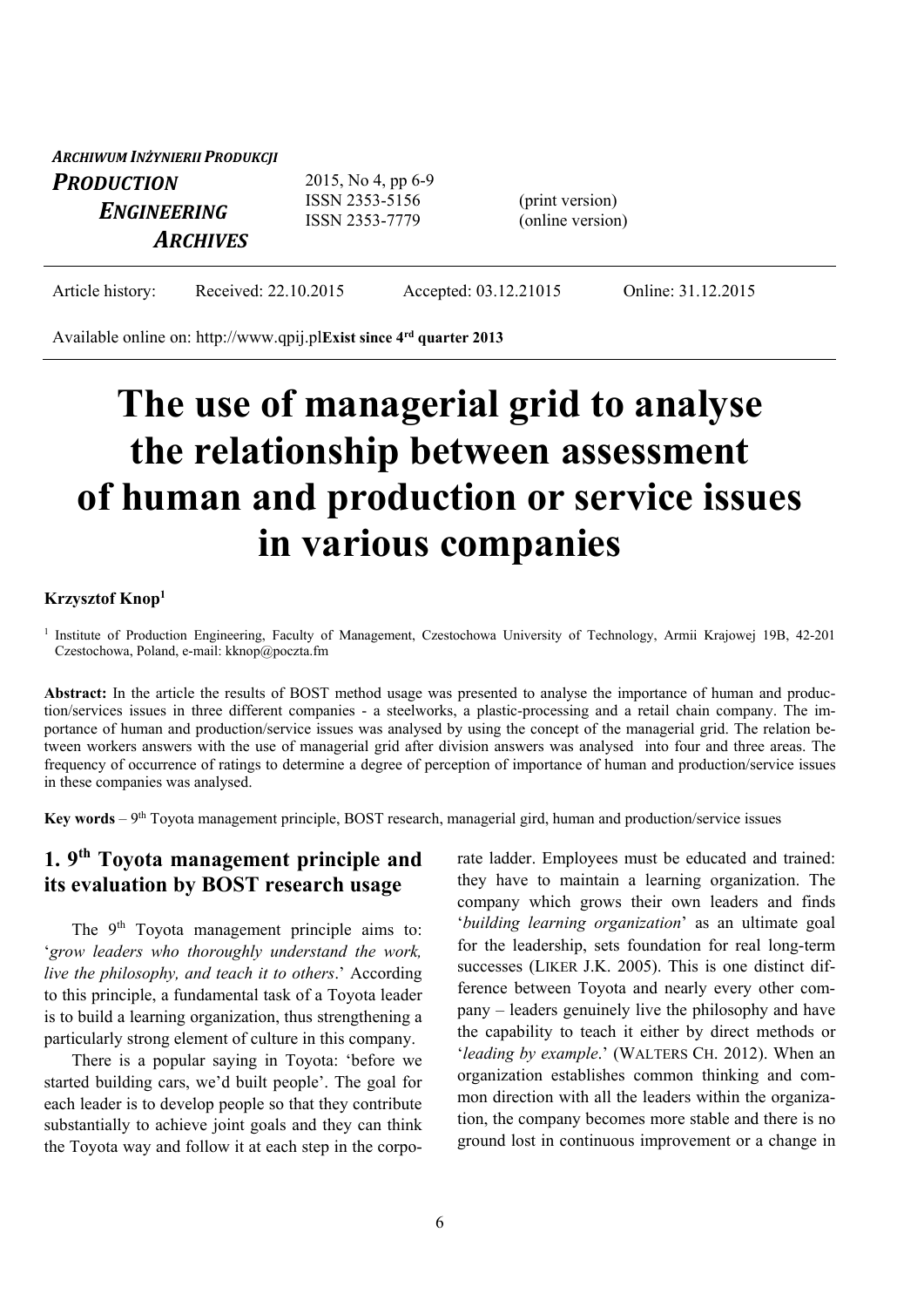the company's direction before, during or after the transition (WRYE M. 2013).

The attempt to transform 14 principles of Toyota management into questions was reflected in BOST survey (BORKOWSKI S.2012a; BORKOWSKI S.2012b). Evaluation of the  $9<sup>th</sup>$ Toyota management principle was presented in BOST survey in E9 question: Assess using scale 1 to 9, the importance, in your company, of:

 $-$  SL human issues,  $\mathbb{Z}$  duction/service issues. where:  $1 - \text{lack of interest}, 9 - \text{high interest}.$ 

# **2. Managerial grid in different companies**

#### **2.1. Analysis of importance of human and production interest in the steel company**

The structure of votes on the managerial grid connected to human and production interest could be analysed in different way(BORKOWSKI S., PIESZCZOCH D. 2009). For example, by using statistical parameters (BORKOWSKI S., BLAŠKOVÁ M., HITKA M. 2009) or by using different kinds of graphs only to show in the best way the relation between data.

On the basis of the collected answers by steelwork's employees Fig. 1a was prepared to illustrate numerical relationships between the assessment of interest in human problems and production-related issues. In the next step managerial grid was divided into four parts (Fig. 1b):  $I^{st}$  part – low level of importance of human and production issues,  $II<sup>nd</sup>$  part – low level of importance of human problems, high level of importance of production issues,  $III^{rd}$  part – high level of importance of human problems, low level of importance of production issues,  $IV<sup>th</sup>$  part – high level of importance of human and production issues.



*Fig. 1. Analysis of managerial grid: a) numerical structure of votes, b) percentage structure of votes after its division into four areas. Refers to the steel company.* 

Source: own study.

Among the 60 workers questioned, 34 workers (56.7%) reported a high level of importance of both production and human issues in the analysed company, 18 respondents (30%) claimed that more emphasis is on production problems rather than on human ones.

In the next step the managerial grid was divided into three areas. The first area shows a combination of answers with identical importance for human and production issues.  $II<sup>nd</sup>$  area contains the answers according to which more importance is attached to production issues rather than to human problems. On the other hand, III<sup>rd</sup>area, through combination of the answers, points to a higher focus on human issues as compared to production/services ones. The results of this analysis based on data collected from the company are presented in Fig. 2.



*Fig. 2. Numerical and percentage structure of votes after its division into three areas. Refers to the steel company.*  Source: own study.

As results from the relationships determined between employees' answers, the company puts more emphasis on production issues rather than on human problems (according to 76.7% of respondents). Only 11 from 60 workers (18.3%) emphasized more interest in employee problems. Equal importance of 'production' and 'humans' was assessed by 5% of the workers. Observation of the results contained in Fig. 2 from the standpoint of the most frequent combinations of answers reveals that they were 8-3 (6 times and 8-7 (6 times), where the first number means importance of production issues. As results from this fact, employees sense a trend of the company to focus on production issues (high assessment (8)), whereas the standpoint of employees towards human issues in the company is not that unequivocal – low assessment of 3 and high assessment of 7.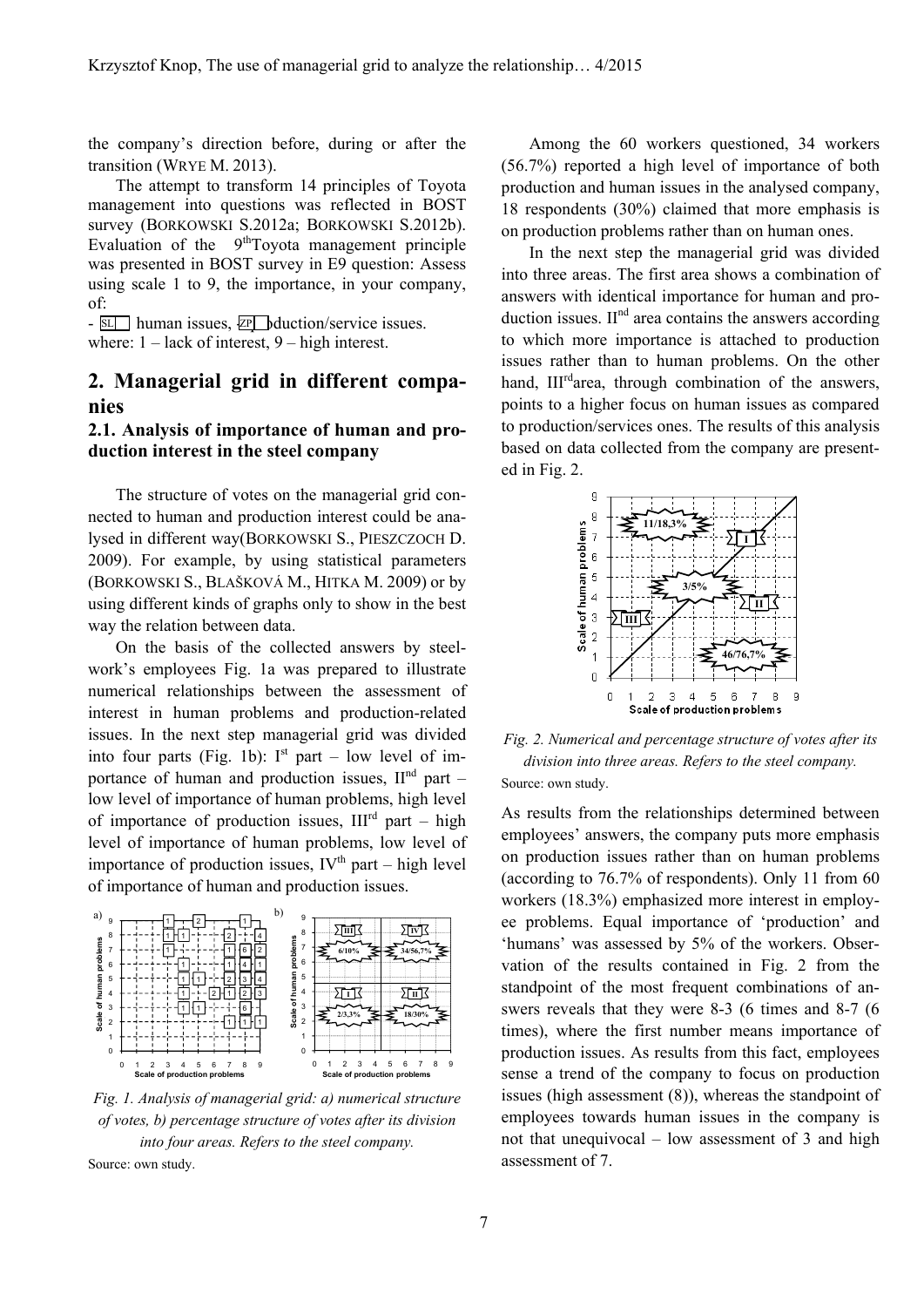## **2.2. Analysis of importance of human and production interest in the plastics processing company**

The assessment of importance of human problems and production issues in the company which processes plastics was determined based on the results of answers of 84 employees. The diagram which illustrates votes is presented in Fig. 3a.



*Fig. 3. Analysis of managerial grid: a) numerical structure of votes, b) percentage structure of votes after its division into four areas.Refers to the plastics processing company.*  Source: own study.

As results from Fig. 3 a distinct focus in the company is on production and human issues – the overwhelming majority of answers  $(70.2%)$  are accumulated in IV<sup>th-</sup> part. If we assess the importance of production and human issues separately in the company, it was noted that the human issues scored slightly better than production  $-84.5\%$  in comparison to 82.1%.

The answers grouped according to three parts are presented in Fig. 4.



*Fig. 4. Numerical and percentage structure of votes after its division into three areas. Refers to the plastics processing company.* 

Source: own study.

Results of classification of answers to three parts revealed that, from the standpoint of employees, the enterprise attaches great importance to widely understood production issues (54.8%). 29.7% of the respondents observed more interest in human problems in the enterprise. In consideration of relationships between answers, one can note that the most popular arrangement are 9-6 (10 times), 9-7 (10 times) and 7-7 (9 times). Production issues are mainly in the first place in the company (according to the employees), whereas human problems are also very important – a high assessment of 6-7.

#### **2.3. Analysis of importance of human and services interest in the retail chain**

In order to assess the level of interest in human and service-related issues in the retail chain, the BOST opinion survey was conducted with 65 respondents from the analysed company. The results containing answers and their division to the four parts are presented in Fig. 5.



*Fig. 5. Analysis of managerial grid: a) numerical structure of votes, b) percentage structure of votes after its division into four areas. Refers to the service sector company.*  Source: own study.

As a result of calculations of the answers, one can assume that the investigated entity, according to 56.9% of the employees, shows a high level of interest in both service-related issues and human problems. According to 40% of the respondents, the focus in the enterprise is more on services rather than on human problems.

Graphical presentation percentage votes structure (SELEJDAK J., DYJA P. 2009;STOBIECKA K., BORKOWSKI S. 2008; BORKOWSKI S., MAZUR M. 2008) according to three parts is presented in Fig. 6.